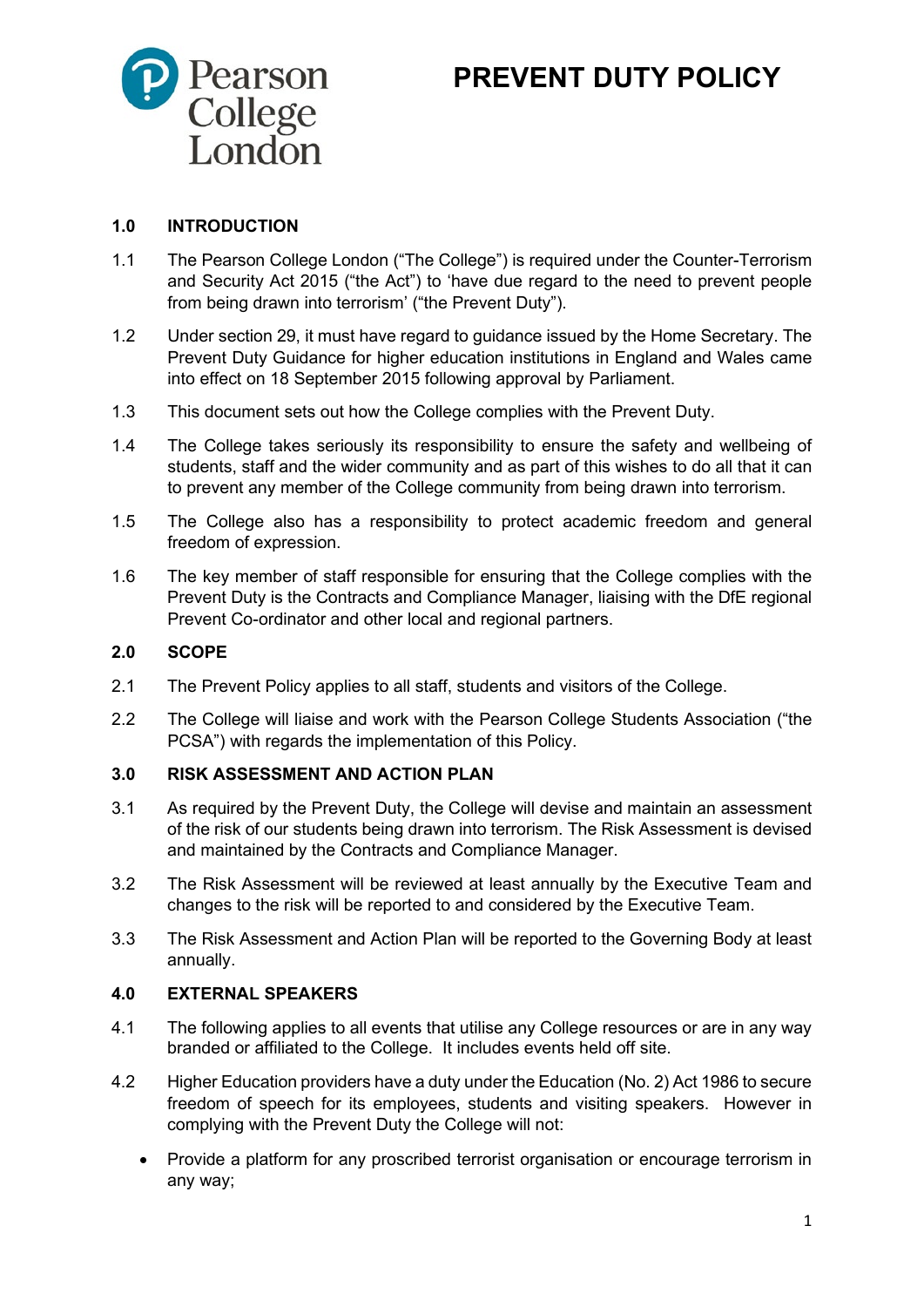- Allow gender or religious segregation at any event it organises or at events held on its premises.
- 4.3 The College expects that speakers shall:
	- Not act in breach of the criminal law.
	- Not incite hatred or violence or any breach of the criminal law.
	- Not encourage or promote any acts of terrorism or promote individuals, groups or organisations that support terrorism.
	- Not spread hatred and intolerance.
	- Not discriminate against or harass any person or group on the grounds of their sex, race, nationality, ethnicity, disability, religious or other similar belief, sexual orientation or age.
	- Not defame any person or organisation.
	- Not raise or gather funds for any external organisation or cause without express permission of the College.
	- Present ideas and opinions, in particular those that may be contentious or potentially offensive, in the spirit of academic debate, being open to challenge and question.
	- Follow the College's policy on and instructions relating to health and safety.

#### **4.4 Staff and students who wish to invite an External Speaker must therefore consider the following before making an invitation or any advertisement of an event:**

- **Question 1:** Has the speaker previously been prevented from speaking at the College or another University or similar establishment or previously been known to express views that may be in breach of the Counter-Terrorism and Security Act 2015 Act?
- **Question 2:** Does the proposed title or theme of the event present a potential substantial risk that views/opinions expressed by speakers may be in breach of the Act?
- **Question 3:** Is the proposed speaker/theme likely to attract attendance from individuals/groups that have previously been known to express views that may be in breach of the Act?
- **4.5 If any the answers to any of the above questions are 'Yes' then the organiser must refer the matter immediately to the Contracts and Compliance Manager** and no invitation or advertisement may be made until confirmation has been provided in writing from the Contracts and Compliance Manager that the event may proceed.
- 4.7 Students wishing to book College space for events must do so through the Student Services office. Requests will go to the Head of Student Services who will consider the above questions, referring to the Contracts and Compliance Manager where necessary. The Contracts and Compliance Manager will keep a record of all referrals and any action taken. Where an organiser disagrees with the decision, then they may refer it to the Principal. The decision of the Principal is final.

## **5.0 SECURITY SENSITIVE RESEARCH**

5.1 The College currently has no plans for students or staff to be engaged in security sensitive research. In the event that it were to be proposed then a full ethical review would be required before approval via Academic Board.

#### **6.0 STAFF TRAINING**

6.1 The College will carry out training on a regular basis for all relevant staff so that they can recognise those who are vulnerable of being drawn into terrorism and potential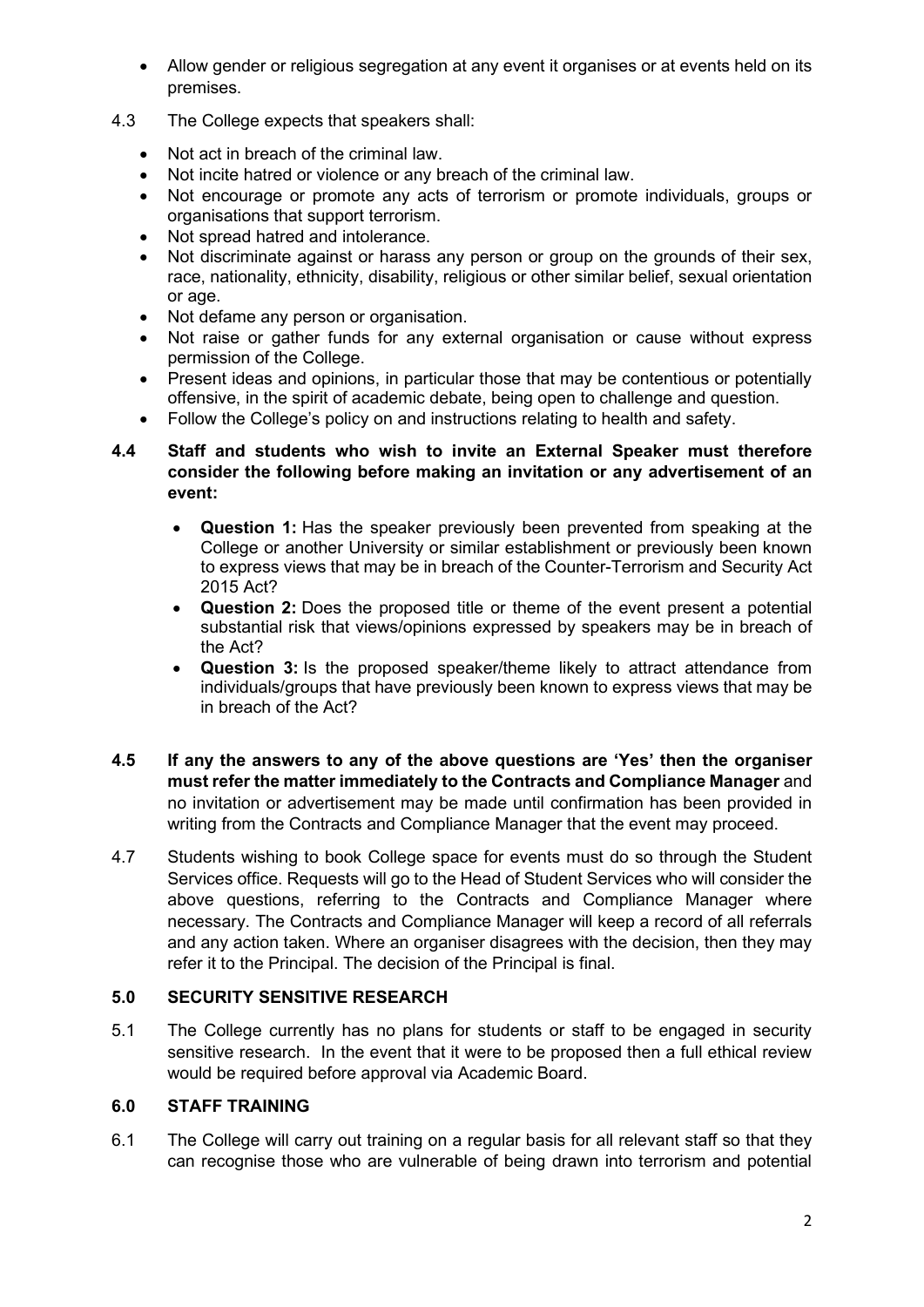signs of radicalisation. It will include an explanation of how to handle appropriately and sensitively any concern that may emerge.

6.2 The College will utilise external sources of training, information and guidance such as: <https://www.elearning.prevent.homeoffice.gov.uk/edu/screen1.html>

as well as developing its own internal training and guidance for staff.

- 6.3 The Prevent Duty will be highlighted in key induction and training events for relevant new or visiting staff.
- 6.4. Information about this Prevent policy will be included in Student Handbooks and information events held for students during Welcome Week.

## **7.0 PASTORAL CARE**

7.1 Pastoral care is available to students in a variety of ways. All students have a Personal Tutor. Specialist support is provided through Student Services.

## **8.0 FAITH FACILITIES**

8.1 The College is a secular organisation and does not provide prayer facilities. Student Services maintains a list of local faith facilities. There is a quiet room at the 190 High Holborn site. The College does not have a Chaplaincy.

## **9.0 IT NETWORKS**

- 9.1 The College considers it unacceptable for its IT networks to be used in any way that supports, promotes or facilitates terrorism. Students must not use the College IT infrastructure to create, download, store or transmit unlawful material, or material that is indecent, offensive, defamatory, threatening or discriminatory.
- 9.2 The College has implemented web filtering on its Wi-Fi and academic networks.
- 9.3 The College has considered the costs and likely benefit of implementing active monitoring of use of its networks with a view to detecting attempts to access prohibited sites. As a result of this consideration, it has concluded that the likely benefit or risk mitigation does not warrant the introduction of active monitoring. This position will be kept under review.

#### **10.0 ESTATE**

- 10.1 Staff responsible for the security of the buildings which the College permanently occupies are made aware of the College's obligations under the Prevent Duty through staff training sessions.
- 10.2 In general the security of the Estate is maintained by:
	- 24 hour security staffing;
	- CCTV;
	- Entry to buildings only via a Staff or Student ID card
	- Random bag searches by Security Staff.

# **11.0 COMMUNICATIONS**

11.1 The College will not permit material supporting terrorism to be displayed within the College premises and will remove any such material if it is found. The College may also take action under its Student Disciplinary Code.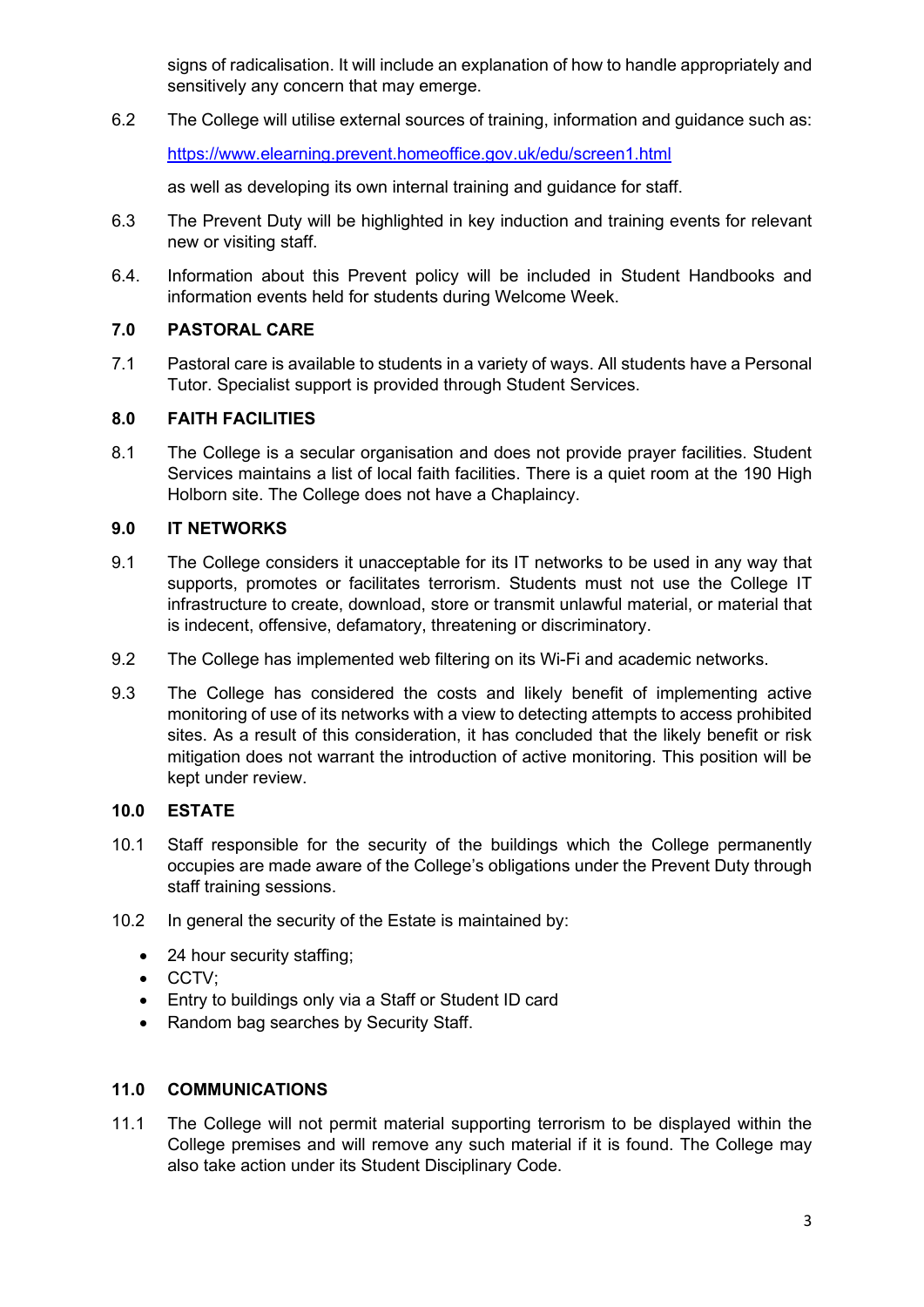11.2 Likewise, the College will seek to ensure that its printed and electronic communications do not contain or support terrorist material or material likely to encourage terrorism and will investigate immediately if any such instances are raised.

## **12.0 SOCIAL MEDIA**

12.1 Any branded (i.e. using the College logo, or formally associated with the College) social media applications or platforms (e.g. Facebook) will be monitored by the Marketing Department. Action will be taken by the College to remove any posts etc. that do not comply with the spirit of this policy and the Act and disciplinary action may be taken.

## **13.0 PEARSON COLLEGE STUDENTS' ASSOCIATION**

13.1 The College works closely with the Pearson College Students' Association in ensuring that it provides excellent support to our students. The PSCA President will be included in Prevent Duty training as appropriate.

## **14.0 ROLES & RESPONSIBILITIES**

14.1 All members of staff should be aware of the College's responsibilities under the Prevent Duty and of the measures set out above to comply with it. Members of the College community who are concerned about a student or member of staff who might be at risk of being drawn into terrorism should report this to their line manager or to the Contracts and Compliance Manager.

## **15.0 CONCERNS ABOUT INDIVIDUAL STUDENTS OR MEMBERS OF STAFF**

- 15.1 Where a staff member or student has a concern regarding an individual student or another staff member, then they may report it confidentially to the Contracts and Compliance Manager. Alternatively, they may report it to their own line manager or the line manager of the staff member about whom they have concerns. The line manager will then refer the matter to the Contracts and Compliance Manager. The Contracts and Compliance Manager will then consider the information and any evidence and:
	- Determine that there is no risk and the matter will not be taken any further or
	- Contact the student to discuss the matter confidentially within 5 working days or
	- Raise the matter confidentially with the College's local Prevent Duty partners (Channel Police Practitioner or Department for Education adviser) for advice and guidance and possible referral to the Channel scheme, or
	- Immediately refer the matter to the Police because there are **serious** and **immediate** issues of safety to the student/staff member or others, and/or there is evidence to suggest a criminal act may be committed or has been committed. This decision would be taken only in the most serious of circumstances and only in conjunction with the Principal, or a Vice Principal or the Academic Registrar.

#### **15.2 In considering radicalisation staff should consider the following:**

- The individual's views have become increasingly extreme regarding another section of society or government policy
- They have been observed downloading, viewing or sharing extremist propaganda from the web
- They have become withdrawn and focused on one ideology
- The individual has become increasingly intolerant of more moderate views
- The individual has expressed a desire/intent to take part in or support extremist activity

# **If any of the above is 'yes' then there is a potential for cause for concern.**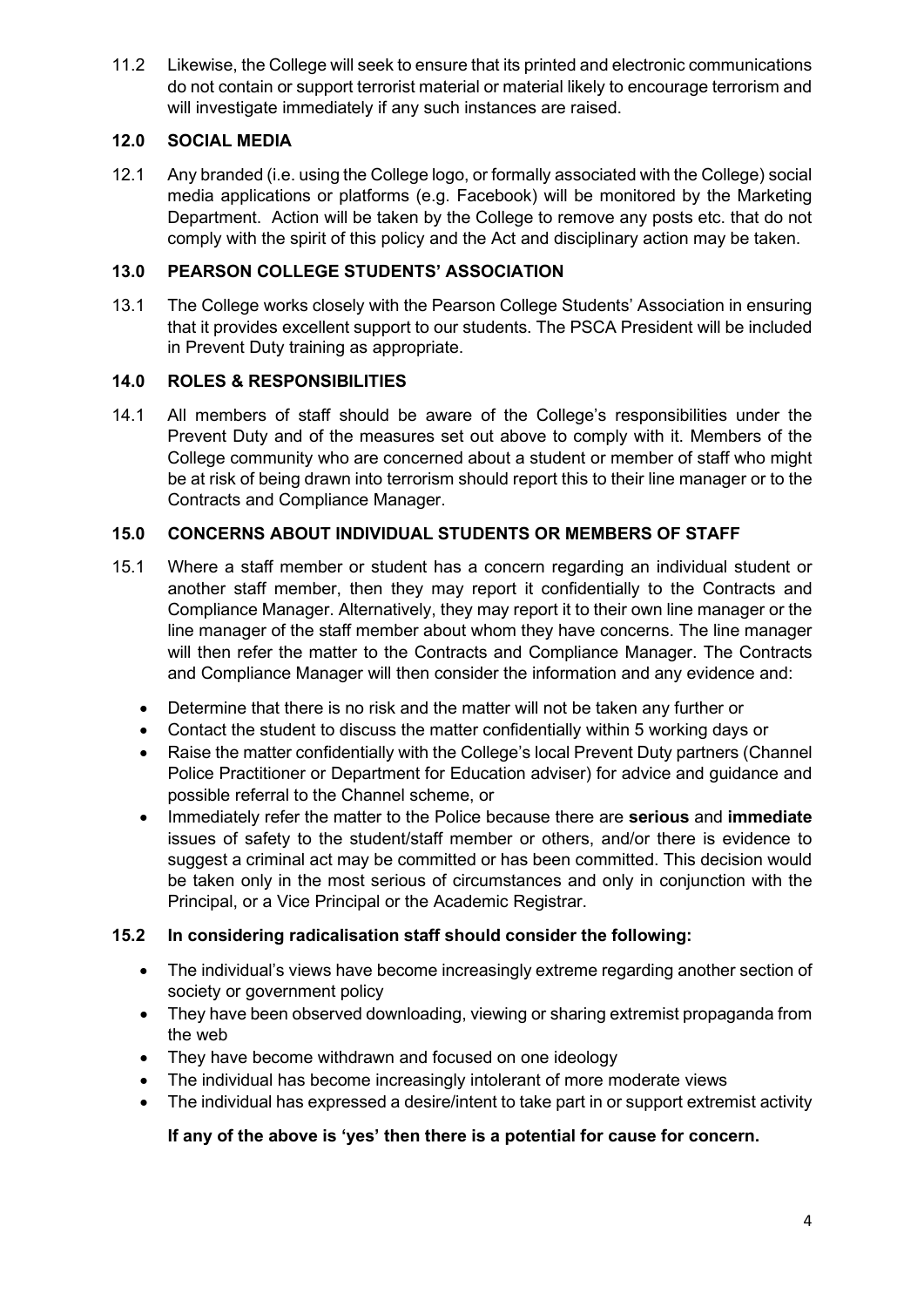#### **15.3 In addition**

• The individual has changed their appearance, their health may have suffered (including mental health) and they have may become isolated from family, friends, peers or social groups.

This does not in itself indicate radicalisation but may be linked to the points above. It may however indicate a cause for concern in terms of the individual's pastoral care more generally.

## **16.0 DISCIPLINARY ACTION**

- 16.1 The College has procedures (Student Disciplinary Code) that provide a mechanism for dealing with alleged misconduct by students that is unlawful, intimidating, threatening or brings the College into disrepute.
- 16.2 The College has policies and procedures in place as part of its line management and human resources infrastructure to deal with any alleged misconduct by staff.

#### **17.0 CREATION OF DELIVERY/ACADEMIC PARTNERSHIPS**

17.1 Where the College creates a partnership with another organisation it will conduct due diligence on that organisation and in so doing affirm that it would comply with the College Prevent Duty obligations as well as the general aims and principles of the College. Due diligence is conducted by the Academic Affairs Office in conjunction with the Review and Enhancement Committee and Executive Group.

#### **18.0 SHARING OF INFORMATION**

- 18.1 Where there is a concern regarding a student or staff member then information may be shared both internally and externally. Internally, information will be shared with relevant senior managers, Programme Leaders, Personal Tutors and Support Staff as deemed appropriate by the Contracts and Compliance Manager.
- 18.2 Externally, information may be shared with Local Channel Prevent Co-ordinators, the Police or other agencies as deemed necessary and in accordance with the Data Protection Act.

#### **19.0 MONITORING OF POLICY**

19.1 The Governing Body will receive annually a report on the implementation of this Policy. Where this Policy is changed as a result of a serious incident then the College will report the matter to the Office for Students.

#### **20.0 RELATED POLICIES AND PROCEDURES**

Pearson College London IT Regulations

Pearson College London Student Disciplinary Code

| Person responsible   | Deputy Vice Principal (Academic Affairs) |
|----------------------|------------------------------------------|
| <b>Approval date</b> | July 2020                                |